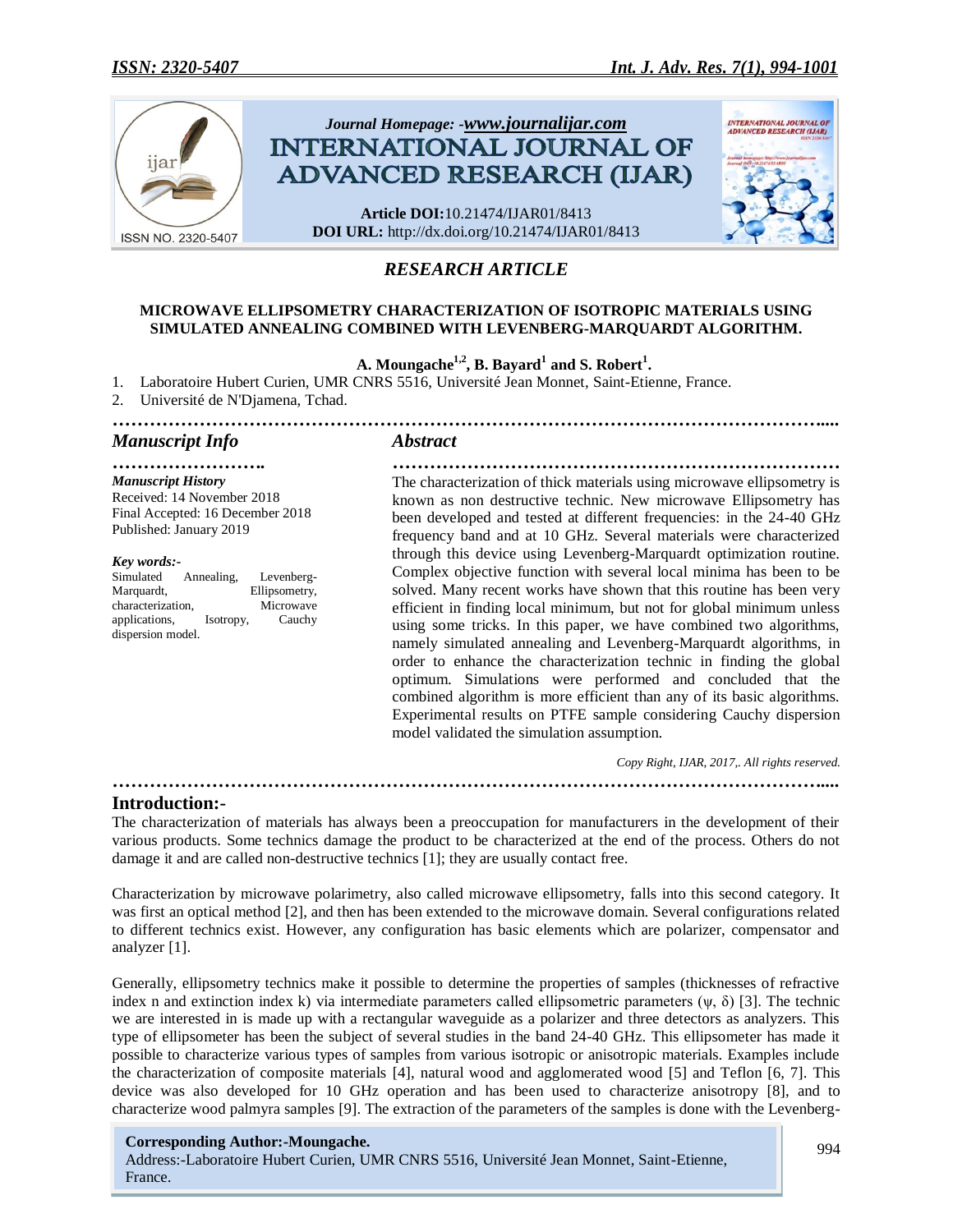Marquardt optimization algorithm. Unfortunately this algorithm is sensitive to local minima. In this work, we deal with a comparative study between the Levenberg-Marquardt algorithm, simulated annealing, and a combination of both algorithms. Finaly, we will present the experimental results done on polytetrafluoroethylene (PTFE) sample. PTFE is known as non-absorbent (k close to 0), its relative permittivity  $n=2.1$ , its loss tangent is 0.0003, and its service temperature is relatively also high  $(\sim 250 \pm 1^{\circ}C)$  [10, 11].

# **Material And Method:-**

### **Presentation of the microwave ellipsometer:-**

The device is shown in Figure 1. It consists of a transmitting part and a receiving part. The incident wave is produced by a Vecterial Network Analyser in the frequency range of 24 to 24 GHz. The generated electromagnetic wave goes through a rectangular waveguide that polarizes the electric field E parallel to the small side, so that only the fundamental mode TE10 propagates. The wave is collimated by a horn carrying a Fresnel lens, afterward it propagates in free space before crossing the sample placed in a plane inclined at an angle φ0 with respect to the direction of propagation. The interaction between the wave and the electromagnetic characteristics of the sample under test modifies the polarization of the TEM wave which, in general, becomes elliptical. A cornet-Fresnel lens assembly, identical to that of the transmitting part, receives the emergent elliptical polarization. It continues its course through a circular waveguide in the receiving part. It reaches a short-circuit positioned at the connection of the three rectangular waveguides, placed in the transverse plane and directed at 120° from each other. Thus, the incident and reflected waves at the short-circuit mix up to form a stationary wave that propagates through the three receiver branches. Each branch consists of a rectangular waveguide, an isolator and a detector microwave all operating at 10 GHz. Therefore, each detector receives an electromagnetic power corresponding to the radius of the ellipse where it is placed (Figure 1). The set up of this free-space experimental bench is based on preliminary works described in [12], except the fact that the Gunn source is replaced by a Vector Network Analyzer (VNA).

Figure 1 shows both fixed emitting and receiving parts aligned for transmission measurements. The sample is placed between the emitting and receiving parts, and is inclined with respect to the direction of propagation to have oblique incidence where φ is the incidence angle. The sample is mounted on a revolving plate actuated by a stepper motor. When rotating, the position of the sample is given by  $\theta$ , (called the angular position or azimuth  $\theta$ ), which is measured from the direction of the emitted linear polarization [7, 13].



**Figure 1:-Polar bench configuration.** 

#### **Measurement principles:-**

When an isotropic sample is excited with an electromagnetic wave whose direction of propagation is indicated by an angle φ0 with respect to the normal of its surface, there will be multiple reflections and transmissions as shown in figure 3. Thus, waves meet two interfaces:

- 1. air-sample;
- 2. sample-air.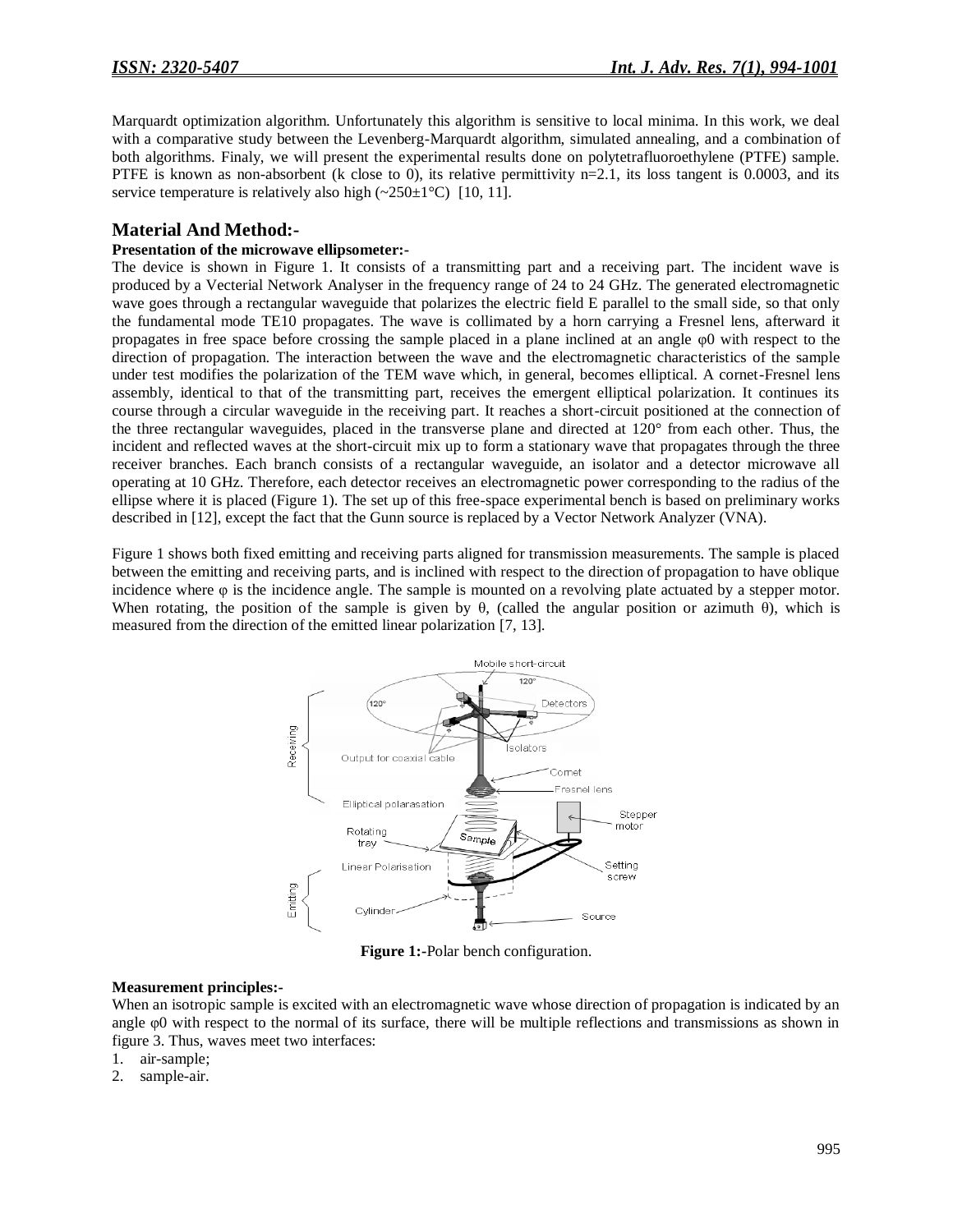Considering  $n_0$  the optical index of the air and  $n_1$  the optical index of the sample, then:

 $n_0 = 1$ 

 $n_1 = n + jk$ 

where  $n$  and  $k$  are respectively the refractive index and extinction coefficient of the isotropic sample. Also,  $n$  and  $k$  can be expressed using Cauchy dispersion law as:

$$
n = A + \frac{B}{\lambda^2}
$$

$$
k = D\lambda + C\lambda^2
$$

where  $A$ ,  $B$ ,  $D$  and  $E$  are Cauchy dispersion parameters of the sample,  $\lambda$  is the wavelength.



**Figure 2:-**Multiple reflections and transmissions interaction.

The reference [13] give in detail the different equations that lead to equation (5) that relates ellipsometric parameters  $ψ$  and δ and the parameters of the sample:

$$
\rho(\Psi,\delta)=\frac{R_P}{R_S}
$$

where  $R_p$  and  $R_s$  are respectively the total transmission coefficients of the structure along the parallel planes and transverse to the plane of incidence.

The ellipsometric parameters depend on the optical indices, the thickness, the angle of incidence and the frequency f, but they do not depend on the azimuth θ. Moreover, the measurement of the three electromagnetic intensities is obtained through the ellipsometric microwave bench that makes it possible to determine these ellipsometric parameters through the following relation [7]:  $\gamma = \alpha + \beta$ 

$$
\gamma = \alpha + \theta
$$
  
and  

$$
\tan(2\gamma) = \frac{\tan(\Psi)\tan(\theta)}{\tan^2(\Psi) - \tan^2(\theta)}\cos(\delta)
$$

The frequency f, the angular position of the sample or azimuth  $\theta$  and the angle of incidence  $\varphi$ 0 are the measurement conditions; the angles  $\alpha$  and  $\gamma$  are called rotations.

To better describe the different angles involved in the wave-matter interaction, we define three coordinate systems (Figure 3):

- $(O, X, Y)$  bound to the laboratory;
- $(O, P, S)$  bound to the sample;
- $(O, X', Y')$  bound to the ellipse.



**Figure 3:** Description of the interaction

**Solving the inverse problem:-**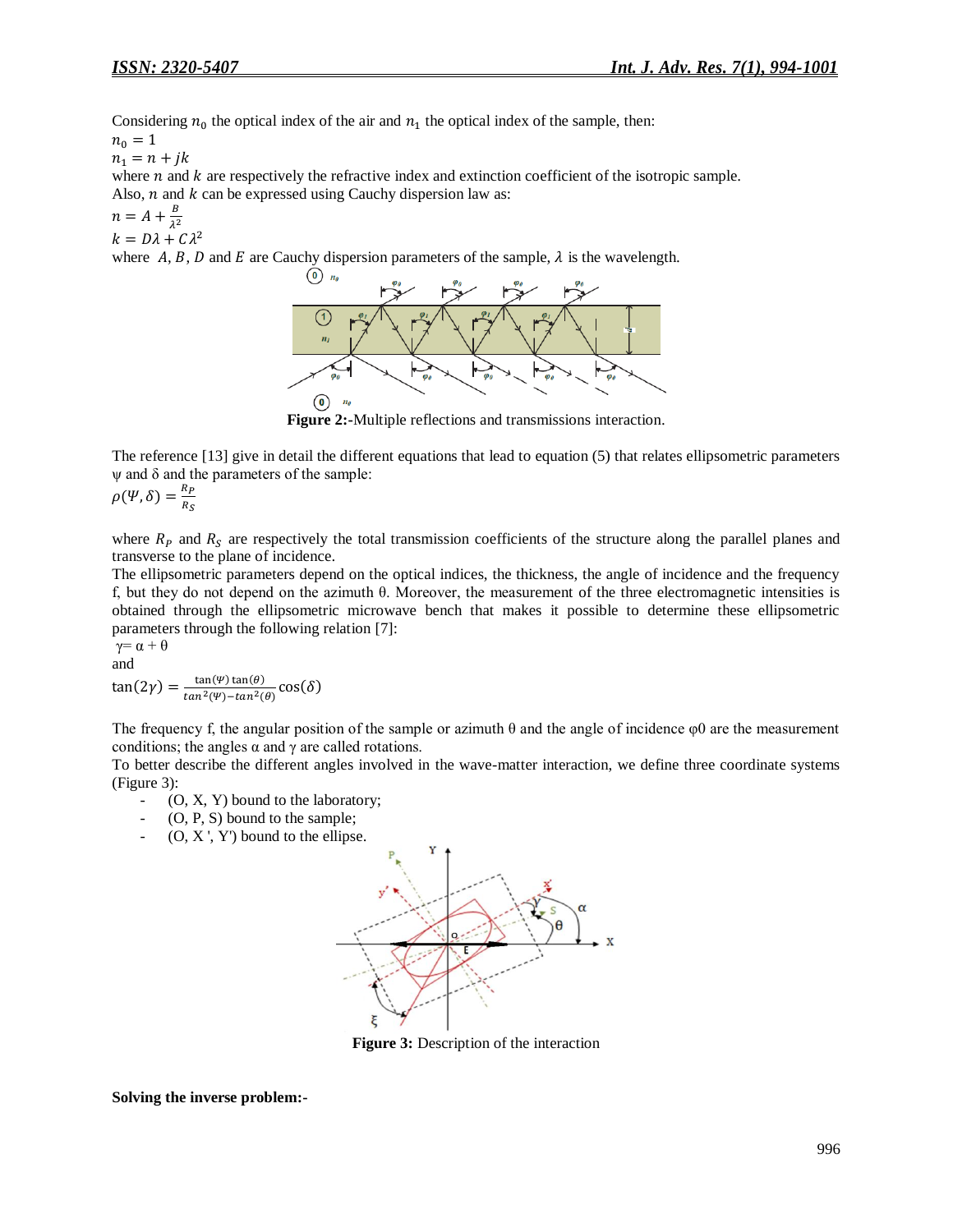We deal with a global minimization problem. It can be formulated as a pair (S,F), where  $S \in \mathbb{R}^n$  is a bounded set on  $\mathbb{R}^n$  and  $F(S) \in \mathbb{R}$  an n-dimensional real-valued function. The problem now is to find a point  $S_{opt}$  so that  $F(S \text{ opt})$  is globally minimal on S. In real case, the objective function *f* is required to meet the goal  $F(S \text{ opt}) < \varepsilon$ . From the equation (5), the objective function can be defined as:

 $F(\Psi,\delta,\theta) = \tan(2\gamma) - \frac{t}{\sqrt{2\pi}}$  $\frac{\tan(\theta)}{\tan^2(\theta)-\tan^2(\theta)} C$ 

where  $\Psi$  and  $\delta$  are the ellipsometric parameters, both depending on the refraction index **n**, the extinction coefficient  $k$ , the thickness of d, the incidence angle  $\varphi$ , and the frequency f [7].

In this equation, the rotation  $\gamma$  is measured through the ellipsometric bench, and the conditions of the measurement, which are  $\theta$ ,  $\varphi$  and f, are known. The unknown variables of in the objective function are n and k. We define S as the set of the properties of the sample to be found so that  $S=[n,k]$  meeting the goal:

$$
F(\Psi,\delta,\theta)\leq \varepsilon
$$

Three numerical methods, which are namely the Levenberg-Marquartd optimization algorithm, simulated annealing and the combination of both of them, are experienced.

# **Levenberg-Marquardt algorithm:-**

Developed in the early 1960's, the Levenberg-Marquardt algorithm is a fitting method to solve nonlinear least squares problems. The main disadvantage of this algorithm is the fact that you should know the close nearby solution area. Beacause it converges to different local minima depending upon values of the initial guess, the measurement noise, and the algorithmic parameters [14].

### **Simulated annealing:-**

Simulated annealing (SA) is a Metaheuristic search technics for solving optimization of many-variable. It derives its name from an analogy to the cooling of heated metals at melting temperature. It models the physical process of heating a material and then slowly lowering the temperature by slow stages until the system freezes and no further changes occur.

This method can always get out of a local optimum at nonzero temperature [15]. Indeed, a given state with energy E1 is compared to another state with energy E2. The new state is obtained by moving one of the particles of the former to another location by a small displacement. If  $\Delta E = E1 - E2 < 0$ , the new state is accepted because the move brings the system in a state of lower energy; i.e. transitions from the current state to a new state with lower energy are always accepted. But if  $\Delta E = E1 - E2 \ge 0$ , the is accepted with probability  $\exp(-\Delta E/kT)$ , k is the Boltzmann constant and T the temperature of the heat bath [16, 17]. This means that some moves to higher energy are accepted helping the system not get stuck on a local minimum.

# **The algorithm parameters are:-**

- 1. Initial temperature : T0 ;
- 2. Maximum iteration : imax ;
- 3. Geometrical cooling coefficient:  $\alpha$ ; it is a constant between 0 and 1; to have as low decrease of temperature, it is better to set  $\alpha$  closer to 1 [18].

The simulated annealing algorithm performs a random walk in the configurations space, starting from a random initial state. The temperature is decreased only when the system is in thermal equilibrium at the current temperature. In the algorithm given in figure 4, X0 is the initial guess vector consisted of n and k. The energy is the objective function F given in equation 6. The variables m\_s and m\_fs refer to current optimum guess and objective function.

#### **Simulated annealing – Levenberg-Marquardt algorithm:-**

The benefit of the combination of simulated annealing and Levenberg-Marquardt algorithm is to develop an algorithm which is more efficient than both of them. First, the simulated annealing finds initial guess in the nearby of the global optimum of the objective function. Then the Levenberg-Marquardt is performed to determine its accurate value.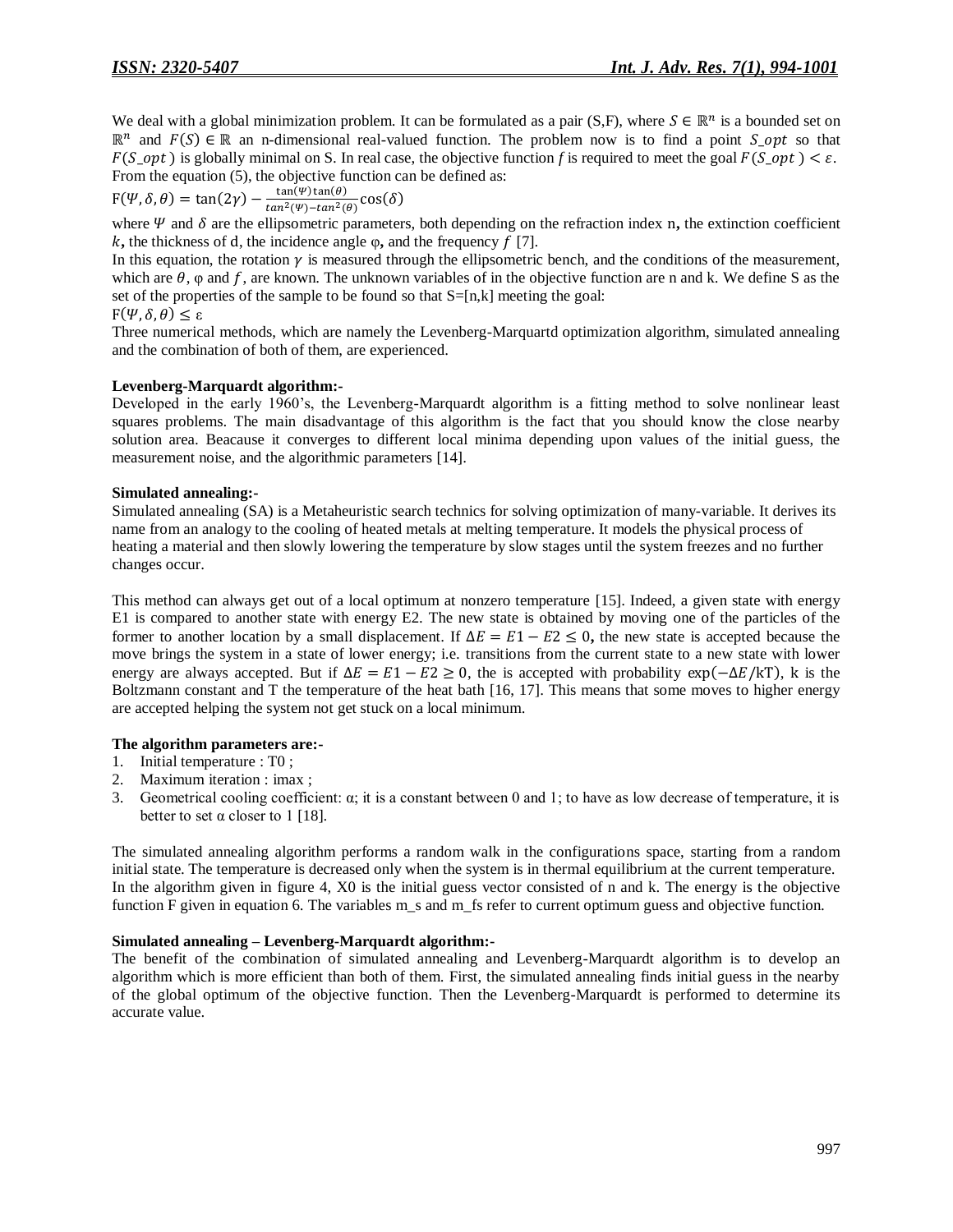

**Figure 4:**-Full simulated annealing algorithm.

# **Results and Discussion:-**

# **Simulations:-**

First, we computed several simulations in the same time with the three algorithms in order to compare their efficiency. The comparison is based on the accuracy of the values of the dispersion parameters obtained by each algorithm. Moreover, the simulations help us check the best setup (coefficient  $\alpha$  and initial temperature T0) of the simulated annealing.

To do so, we consider some examples of theoretical values of the dispersion parameters A, B, D and E to be determined:-

- 1. thickness:  $d=1$  mm;
- 2. Cauchy dispersion parameters :  $A = 1.5$ ;  $B = 6.10^{-5}$ ;  $D = 10^{-3}$ ;  $E = 8.10^{-8}$ ;
- 3. Experimental conditions: =  $[0^{\circ} : 30^{\circ} : 360^{\circ}]$ ;  $\varphi = 30^{\circ}$ ; f = 30 GHz.
- 4.



**Figure 5:-Influence of the parameter**  $\alpha$  **( T\_0=10;imax=100):-**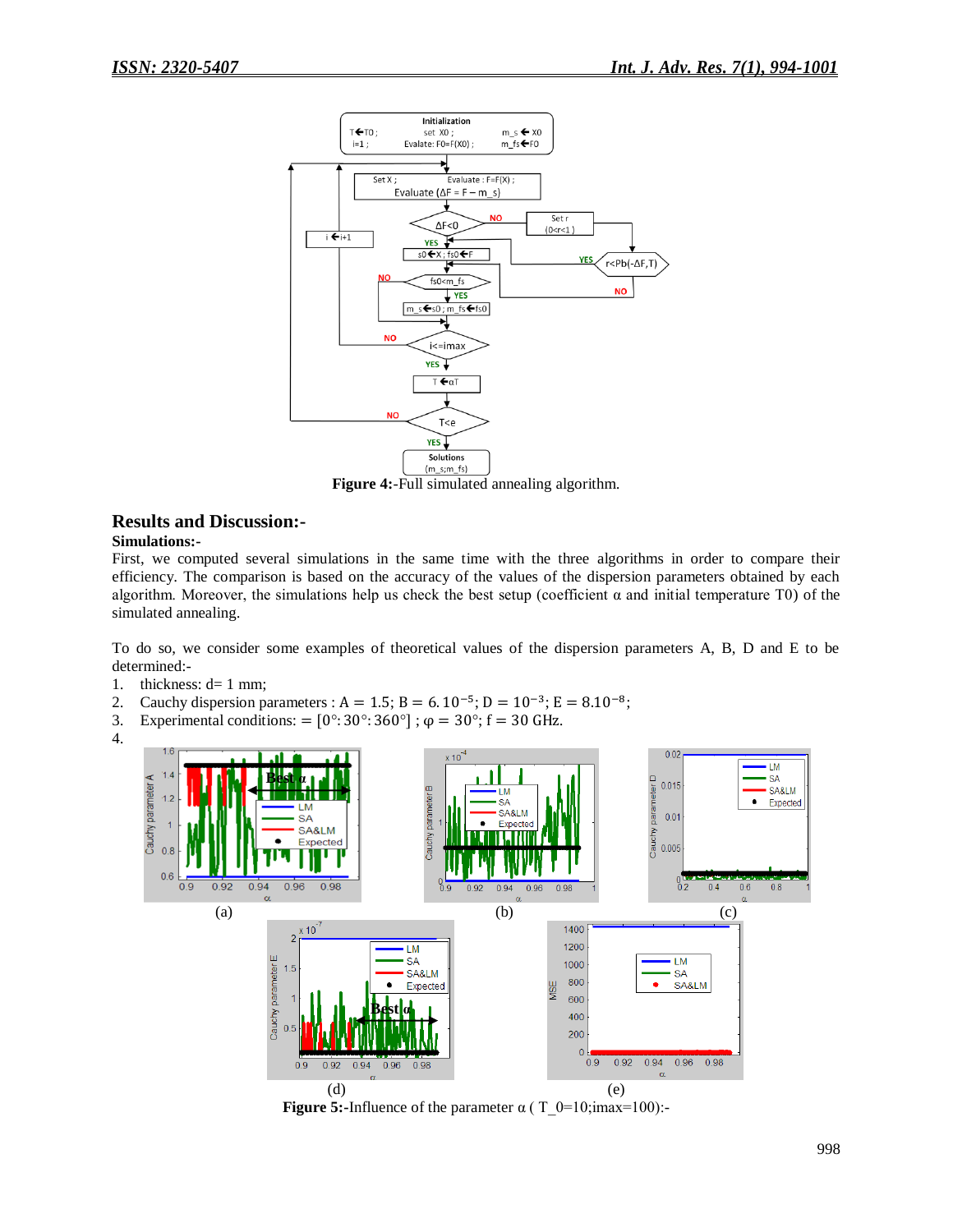

**Figure 6:-Influence** of the initial temperature ( $\alpha$ =0.99; imax=100).

The results of the simulations given in the figures 5 and 6 show that, in any case of the four parameters, the combined simulated annealing – Levenberg-Marquardt algorithm (SA&LM) fit the best. As said earlier, the best setup of the simulated annealing is met with  $\alpha$  close to 1, but there is no big issue with the initial temperature when its value is greater than 15.

# **Experimental results:-**

To validate the simulation result which suppose that the combined algorithm is more efficient than the two other separately, we tested a PTFE sample whose thickness is 1 mm. The test was performed under the following conditions :

 $-\theta = [0^{\circ}: 30^{\circ}: 360^{\circ}]$ ;

$$
-\quad \varphi=30^{\circ};
$$

 $-f = 30 GHz.$ 

The simulated annealing is computed for  $\alpha=0.99$ , initial temperature T0=10 and itmax=100.

The results of the characterization are presented in the table 1 and the fitting curves in the figure 7.

|                | Levenberg-Marquardt (LM) | Simulated annealing (SA) | <b>SA&amp;LM</b> |
|----------------|--------------------------|--------------------------|------------------|
| A              | 0000.1                   | 1.0757                   | 1.0131           |
| $B(10^{(-3)})$ | 0.0000                   | 0.8956                   | 0.6854           |
|                | 0.0000                   | 0.0059                   | 0.0013           |
| $E(10^{(-6)})$ | 0.0000                   | 0.0433                   | 0.1037           |
| n              | 1.2020                   | 1.7086                   | 1.4974           |
|                | $1.0794 \times 10^{-07}$ | 0.5540                   | 0.0017           |

**Table 1:-**Values of optics parameters extracted with the three methods.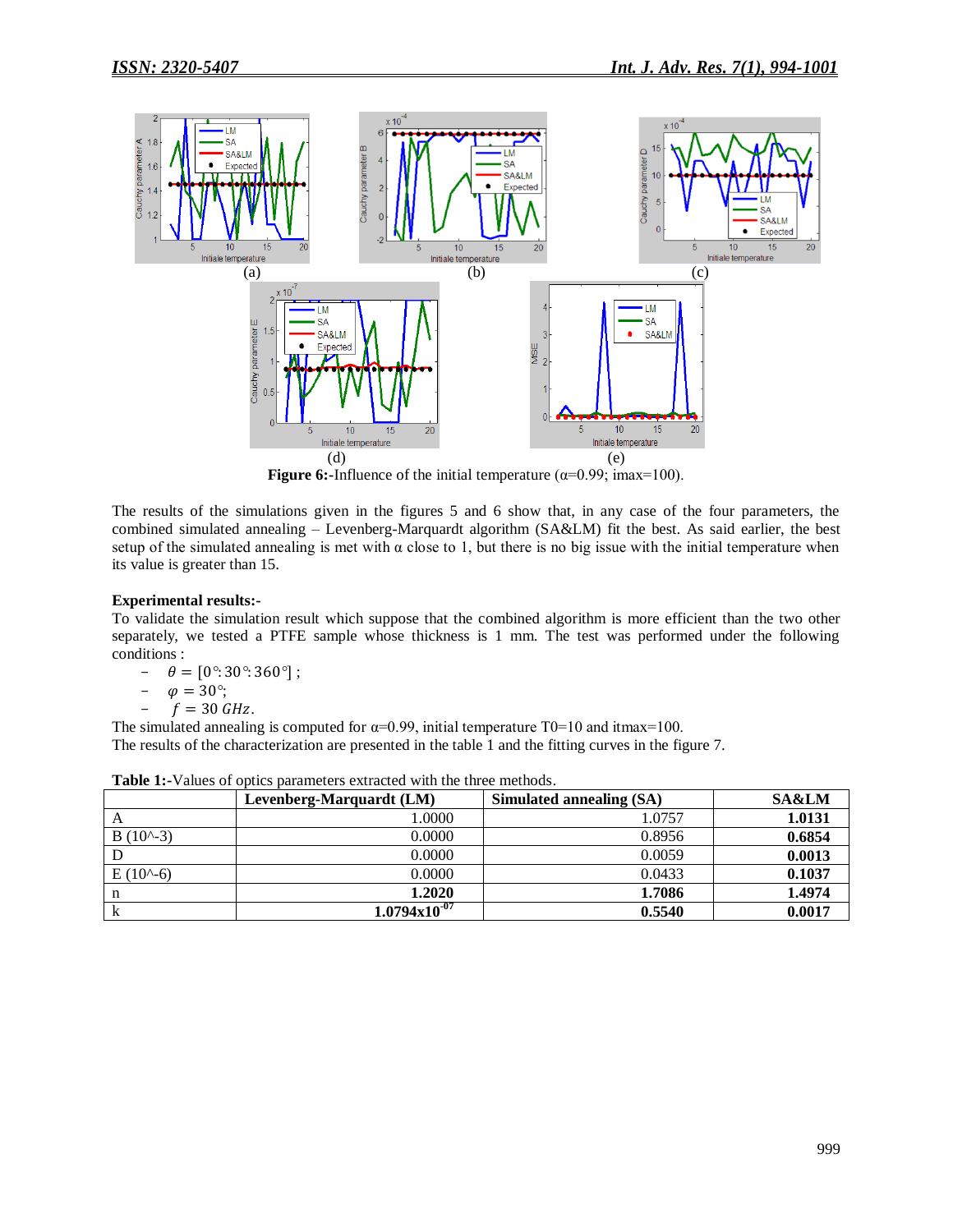

**Figure 7:-**Experimental characterization curves for a PTFE sample (d=1 mm).

The table 1 shows that the values of the dispersion parameters given by the combined algorithm gives refraction index and extinction coefficient too close to their known values than those given by the two other algorithms separately. This confirm that the simulated annealing – The Levenberg-Marquardt algorithm is more efficient than its basic algorithms. However, the three fitting curves a very close except at the three points (1, 2 and 3) indicated in the figure 7. This means that the combined algorithm is very sensitive.

# **Conclusion:-**

This paper introduced the efficiency study of the combination of the simulated annealing and the Levenberg-Marquardt optimization routines applied to microwave measurement. It is the first study of using this algorithm for measurement done through the three-detector microwave ellipsometer. The robustness of this algorithm has been demonstrated in comparison with basic simulated annealing and Levenberg-Marquardt algorithms. Considering isotropic material described by Cauchy dispersion model, the convergence of the SA algorithm was most efficient with a linear decrease of the temperature by a coefficient  $\alpha = 0.99$ , where initial temperature is greater than 10 and the maximum iteration number is equal to1000. Simulations results and experimental results on PTFE sample have led to this conclusion.

#### **References:-**

- 1. H. Tompkins and Eugene A. Irene, Handbook of Ellipsometry, William Andrew, January 2005.
- 2. A. Rothen, "The Ellipsometer, an Apparatus to Measure Thickness of Thin Surface Films," Rev. Sci. Instrum., vol. 26, p. 16:26, 1945.
- 3. R. Azzam and N. Bashara, Light, Ellipsometry and polarized, Amsterdam: Elsevier science, 1987.
- 4. F. Gambou, "Ellipsometry on a planar S-shape material," Progress In Electromagnetics Research Letters, vol. 9, p. 1–8, 2009.
- 5. F. Gambou, B. Bayard and G. NoyeL, "Characterization of material anisotropy using microwave ellipsometry," Microwave and optical technology letters, vol. 53, no. 9, pp. 1996-1998, September 2011.
- 6. A. Moungache, B. Bayard, A. M. Tahir, S. Robert, F. Gambou and D. Jamon, "Microwave oblique transmission ellipsometric method for measurement of thick and non-transparent materials," Revue Scientifique du CNAR, vol. 2, no. 1, pp. 38-43, 2013.
- 7. A. Moungache, B. Bayard, Abakar Mahamat Tahir, S. Robert, D. Jamon and F. Gambou, "Measurement of refraction index of thick and nontransparent isotropic material using transmission microwave ellipsometry," Microwave and Optical Technology Letters, vol. 57, no. 4, pp. 3039-3044, 2015.
- 8. Rimengaye Ngarbaroum Tobio, F. Gambou and Jérôme Mbainaibey, "Caracterisation de l'anisotropie des matériaux par polarimetrie hyperfréquence à 10 GHZ," Revu scientifique du Tchad, vol. 1, no. 3, 2013.
- 9. F. Gambou, N. Djimrangar, K. Ngarguededjim, B. Bayard and A. Moungache, "Microwave Characterization of Chadian Palmyra Wood (Borassus aethiopum," Revu scientifique du Tchad, vol. 6, no. 4, pp. 119-126, 2018.
- 10. S. Rajesh, K. Murali, H. Jantunen and R. Ratheesh, "The effect of filler on the temperature coefficient of the relative permittivity of PTFE/ceramic composites," Physica B Condens Matter, no. 406, p. 4312–4316, 2011.
- 11. Y.-C. Chen, H.-C. Lin and Y.-D. Lee, "The effects of filler content and size on the properties of PTFE/SiO2 composites," J Polym Res, no. 10, p. 247–258, 2003.
- 12. G. Raoult, les ondes centimetriques, Paris : Masson, 1958.
- 13. A. Moungache, B. Bayard, A. M. Tahir, C. Thron, S. Robert and F. Gambou, "Calibration of a Three-Detector microwave ellipsometer," International Journal of Current Research, vol. 10, no. 12, pp. 76305-76312, 2018.